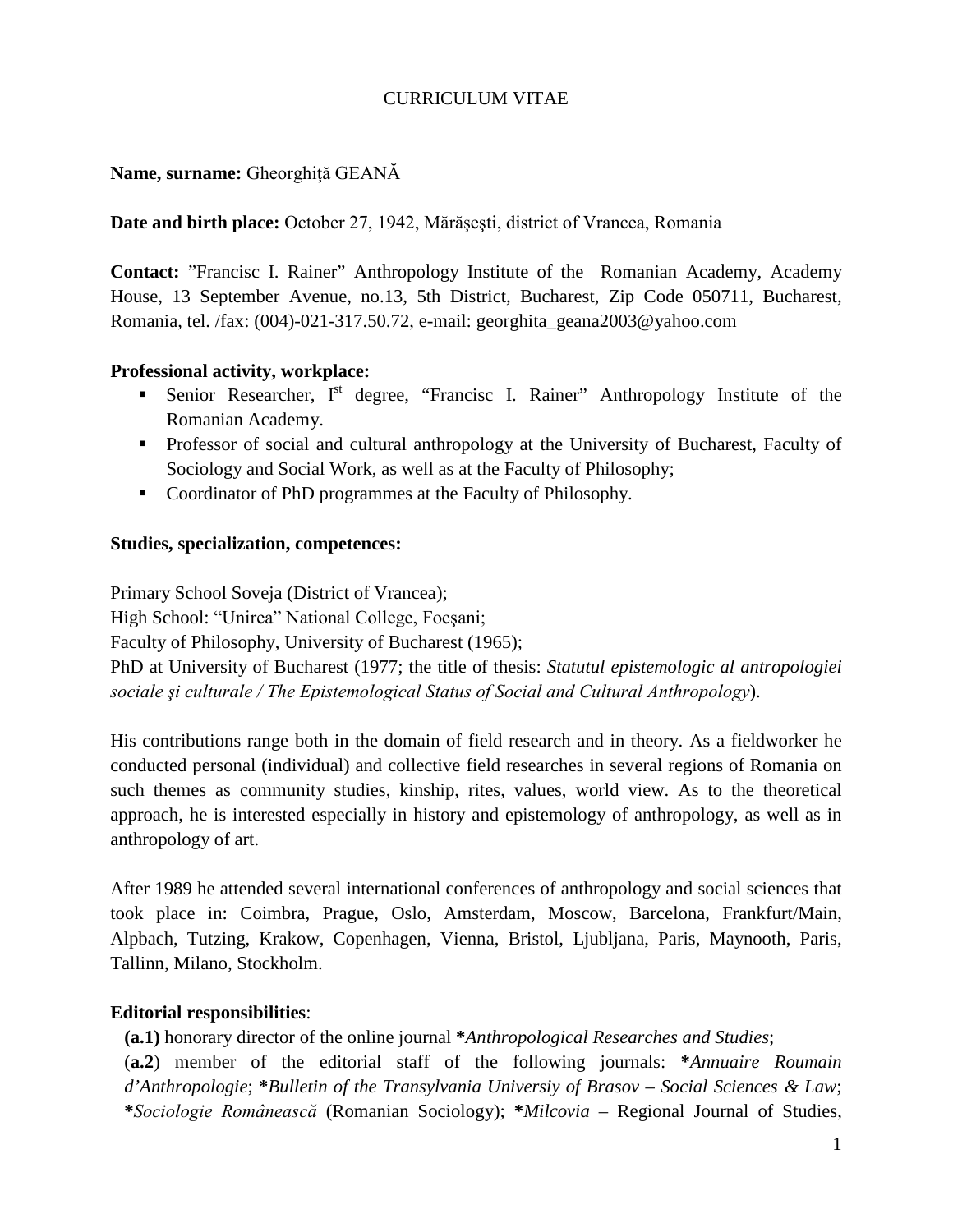Focşani; **\****Buletinul Asociaţiei "Simion Mehedinţi"* (Bulletin of "Simion Mehedinţi" Association), Focşani.

 **(b)** confidential ex-referent for the journals: **\****Current Anthropology*, **\****Nations and Nationalism*, **\****Global Journal of Anthropology Research*, and for **\***National Geographic Society.

- He cooperated as a scientific adviser to documentary films for television: *Mioriţa*, *Simion Mehedinţi*, *Mircea Vulcănescu*, *Francisc I. Rainer*.
- Collaborator to Radio România Cultural / Romanian Cultural Broadcasting.

## **Selected Publications:**

## **Books**

- 1. Gheorghiţă Geană. 2005. Antropologia culturală. Un profil epistemologic / Cultural Anthropology. An Epistemological Profile. Bucharest: Criterion Publishing (in Romanian, but with a substantial summary in English).
- 2. Vulpe, Corneliu şi Gheorghiţă Geană, 2017. *Cercetări antropologice în Subcarpaţii de Curbură / Anthropological Researches into the Subcurvature Carpathians*. Bucureşti: Editura Academiei Române.
- 3. Simion Mehedinţi. 1999. *Civilizaţie şi cultură / Civilization and Culture*, anthology, edited (with Introduction and Notes) by Gheorghiţă Geană. Bucharest: Editura Trei.

# **Chapters in foreign books**

- 1. Gheorghiţă Geană. 1995. "Discovering the Whole of Humankind. The Genesis of Anthropology Through the Hegelian Looking Glass", in: Han F. Vermeulen & Arturo Alvarez Roldán (eds), *Fieldwork and Footnotes. Studies in the History of European Anthropology*, pp. 60–74. London & New York: Routledge.
- 2. Gheorghiţă Geană. 2000. "Nichtorganische Entwicklung, Eigentumsform und die moralische Krise in Rumänien nach 1989", in: Anneli Ute Gabanyi & Anton Sterbling (hrsg.), *Sozialstruktureller Wandel, soziale Probleme und soziale Sicherung in Südosteuropa*, pp. 191–204. München: Südosteuropa Gesellschaft.
- 3. Gheorghiţă Geană. 2002. "Anthropology's Long Journey to Professionalization. Some Problems with Cultural Anthropology in Romania", in: Peter Skalník (ed.), *A Post-Communist Millenium: The Struggles for Sociocultural Anthropology in Central and Eastern Europe*, pp. 99–113. Prague: Set Out.
- 4. Gheorghiţă Geană. 2018. "Phenomenological Programme and Anthropological Research: A Mutual Mirroring", in: Tomasz Rakowski & Helena Patzer (eds), *Pre-textual Ethnographies: Challenging the Phenomenological Level of Anthropological Knowledge-Making*, pp. 40–57. Canon Pyon / Herefordshire: Sean Kingston Publishing.

#### **Chapters in Romanian books**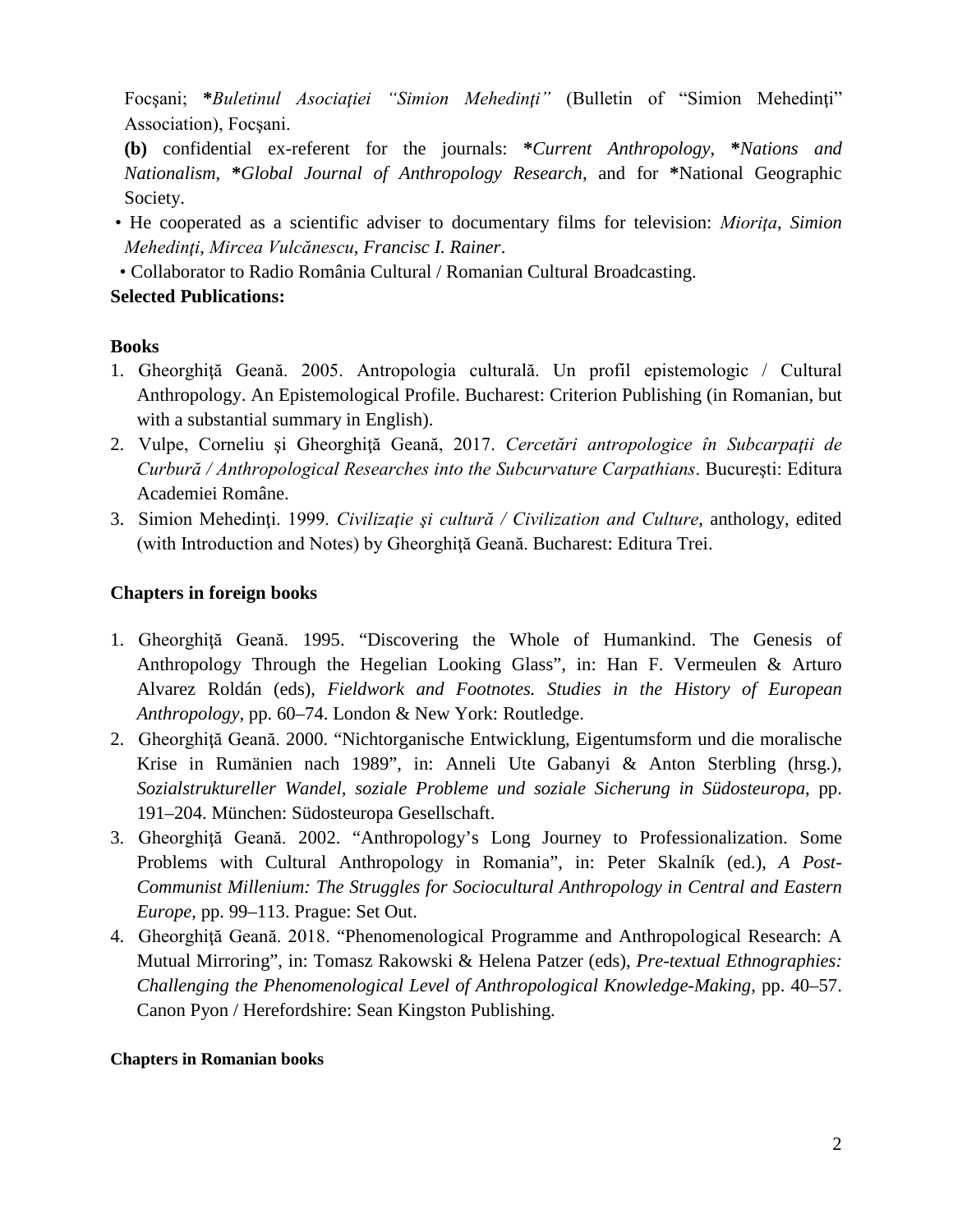- 1. Gheorghiţă Geană. 2005. "Religia ca terapeutică socială" / "Religion as Social Terapeutics", în Mircea Flonta, HansKlaus Keul şi Jörn Rüsen (eds), Religia şi societatea civilă / Religion and Civil Society, pp. 129–156, Piteşti: Editura Paralela 45.
- 2. Gheorghiţă Geană. 2006. "În dezbatere mitologia românească" / "Debates on the Romanian Mythology", în: I. Oprişan, La hotarul dintre lumi. Studii de etnologie românească / Studies of Romanian Mythology, pp. 448–456. Bucureşti: Editura Saeculum I.O.
- 3. Gheorghiţă Geană. 2008. "Complexul problematic emic–etic. Aspecte antropologice şi implicaţii filosofice" / "Emic–Etic as Problematical Complex. Anthropological Aspects and Philosophical Involvements", in: Angela Botez, Gabriel Nagâţ (coord.), *Tendinţe în filosofia ştiinţelor socio-umane / Trends in Philosophy of the Sociohuman Sciences*. Bucureşti: Editura Academiei Române, pp. 145–158.
- 4. Gheorghiţă Geană. 2009. "Rostirea românească: un individual cu înzestrare ontologică" / "Romanian Way of Speaking: An Individual with Ontological Endowment", in: Viorel Cernica, Mona Mamulea (coord.), *Studii de istorie a filosofiei româneşti / Studies in the History of Romanian Philosophy*, vol. V, pp. 12–25. Bucureşti: Editura Academiei Române.
- 5. Gheorghiţă Geană. 2011. "Claude Lévi-Strauss, ou l'actualité permanente de l'anthropologie", in: Andrei Kozma, Cristiana Glavce, Constantin Bălăceanu-Stolnici (coord.), *Antropologie și biodiversitate*, col. "Zilele Rainer", nr. 2, pp. 41–53. București: Editura Niculescu.
- 6. Gheorghiţă Geană. 2013. "Muntele ca matrice comportamentală, stimul perceptiv şi sublimare simbolică" / "Mountain as a Behavioural Matrix, Perceptive Stimulus, and Symbolic Sublimation", in: \* \* \* *Natura – carte şi profesor pentru toţi / Nature – Book & Teacher for All of Us*, Ploieşti: Bioedit, pp. 49–66.

## **Articles in professional journals**

- 1. Gheorghiţă Geană. 1980. "On Mindscapes", CA Comment, in: *Current Anthropology*, 21 (6), p. 803.
- 2. Gheorghiţă Geană. 1983. "Les projets roumains d'Arnold Van Gennep", in: *Ethnologica*, no. 3, pp. 33–44.
- 3. Gheorghiţă Geană. 1997. "Ethnicity and Globalisation. Outline of a Complementarist Conceptualisation", in: *Social Anthropology.* Journal of the European Association of Social Anthropologists, 5 (2), pp. 197–209.
- 4. Gheorghiţă Geană. 1999. "Ideas of Culture. Romanian Para-Anthropologists in the First Half of the Twentieth Century", in: *Journal of the History of the Behavioral Sciences*, 35 (1), pp. 23–40.
- 5. Gheorghiţă Geană. 1999. "Enlarging the Classical Paradigm. Romanian Experience in Doing Athropology at Home", in: *Anthropological Journal on European Cultures*, 8 (1), pp. 61–78.
- 6. Gheorghiţă Geană. 2002. "Health as a Value in Romanian Folk Culture", in: *Ethnologia Balkanica*, 6, pp. 209–220.
- 7. Gheorghiţă Geană. 2005. "Remembering Ancestors. Commemorative Rituals and the Foundation of Historicity", in: *History and Anthropology*, 16 (3), pp. 349–361.